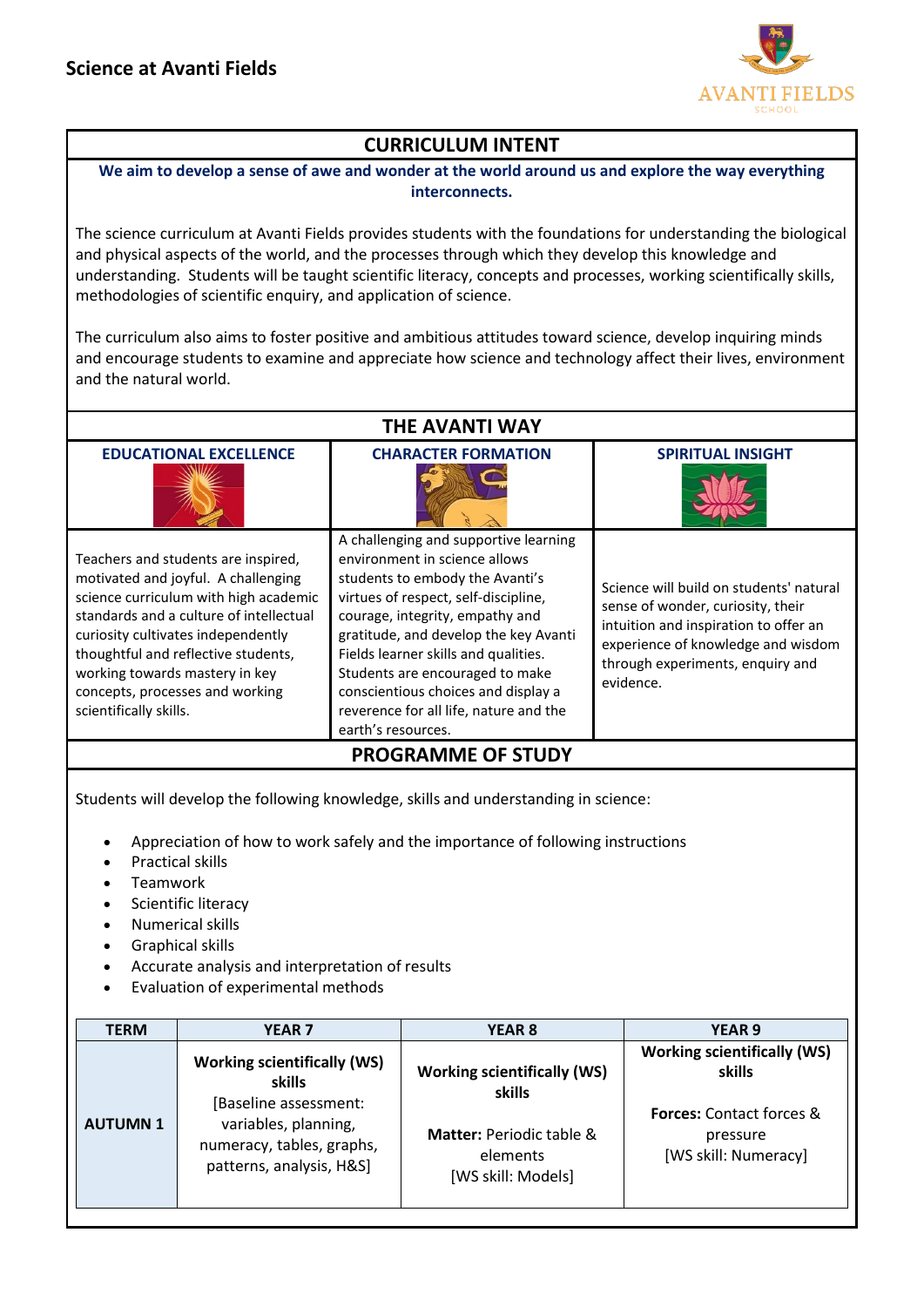

|                 | Ecosystems:<br>Interdependence & plant<br>reproduction                                                                                                         |                                                                                                                                            |                                                                                                                                                      |
|-----------------|----------------------------------------------------------------------------------------------------------------------------------------------------------------|--------------------------------------------------------------------------------------------------------------------------------------------|------------------------------------------------------------------------------------------------------------------------------------------------------|
| <b>AUTUMN 2</b> | Energy: Energy costs &<br>energy transfer<br>[WS skill: Numeracy]<br><b>Organisms: Movement &amp;</b><br>cells<br>[WS skill: Theories]                         | <b>Organisms: Breathing &amp;</b><br>digestion<br>[WS skills: Graphs]<br>Energy: Work & Heating and<br>cooling<br>[WS skill: Planning]     | <b>Genes: Evolution &amp; variation</b><br>[WS skill: Theories]<br><b>Reactions:</b> Chemical energy<br>& types of reactions<br>[WS skill: Planning] |
| <b>SPRING 1</b> | Matter: Particle model &<br>separating mixtures<br>[WS skill: Models]<br><b>Genes: Variation and human</b><br>reproduction<br>[WS skill: Patterns]             | <b>Ecosystem: Respiration &amp;</b><br>photosynthesis<br>[WS skill: Graphs]                                                                | Electromagnets: magnetism<br>and electromagnetism<br>[WS skill: Reliability]                                                                         |
| <b>SPRING 2</b> | Electromagnets: Current,<br>voltage & resistance<br>[WS skill: Reliability]<br>Reactions: Metal and non-<br>metals & acids and alkalis<br>[WS skill: Planning] | Waves: Sound & light<br>[WS skill: Numeracy]<br>Earth: Earth structure &<br>universe<br>[WS skill: Theories]                               | Waves: Wave effects & wave<br>properties                                                                                                             |
| <b>SUMMER 1</b> | Forces: Speed and gravity<br>[WS skill: Graphs]                                                                                                                | Earth: Climate change &<br>Earth resources                                                                                                 | Cells (GCSE)<br>[WS skill: Required practicals<br>- microscopy and osmosis]                                                                          |
| <b>SUMMER 2</b> | <b>Bronze CREST Award (STEM)</b><br>or Working Scientifically<br>projects<br>[Externally assessed: Project<br>submission and presentation]                     | <b>Silver CREST Award (STEM)</b><br>or Working Scientifically<br>projects<br>[Externally assessed: Project<br>submission and presentation] | Atoms (GCSE)<br>[WS skill: Interpretation of<br>data]<br><b>Maths in science skills</b>                                                              |

## **ASSESSMENT AND FEEDBACK**

Students are assessed regularly in science through a combination of formative and summative assessments. Students receive timely written and verbal feedback after each assessment, following the whole school 'Strengths, Improvements, and Actions' (SIA) policy. Dedicated Improvement and Reflection Time (DIRT) is built into lessons, post assessments to allow students to reflect and act upon the feedback and complete an improvement and/or challenge tasks to improve and make further progress in their knowledge, skills and understanding.

**FORMATIVE ASSESSMENT:** For each topic at KS3, one **key concept** and one **working scientifically skill** required by the students to succeed in science is assessed through short structured written exam style assessments. Working scientifically and numeracy are extremely important skill areas that will be assessed in the final exams, and therefore it is important that students attend all lessons and participate fully in practical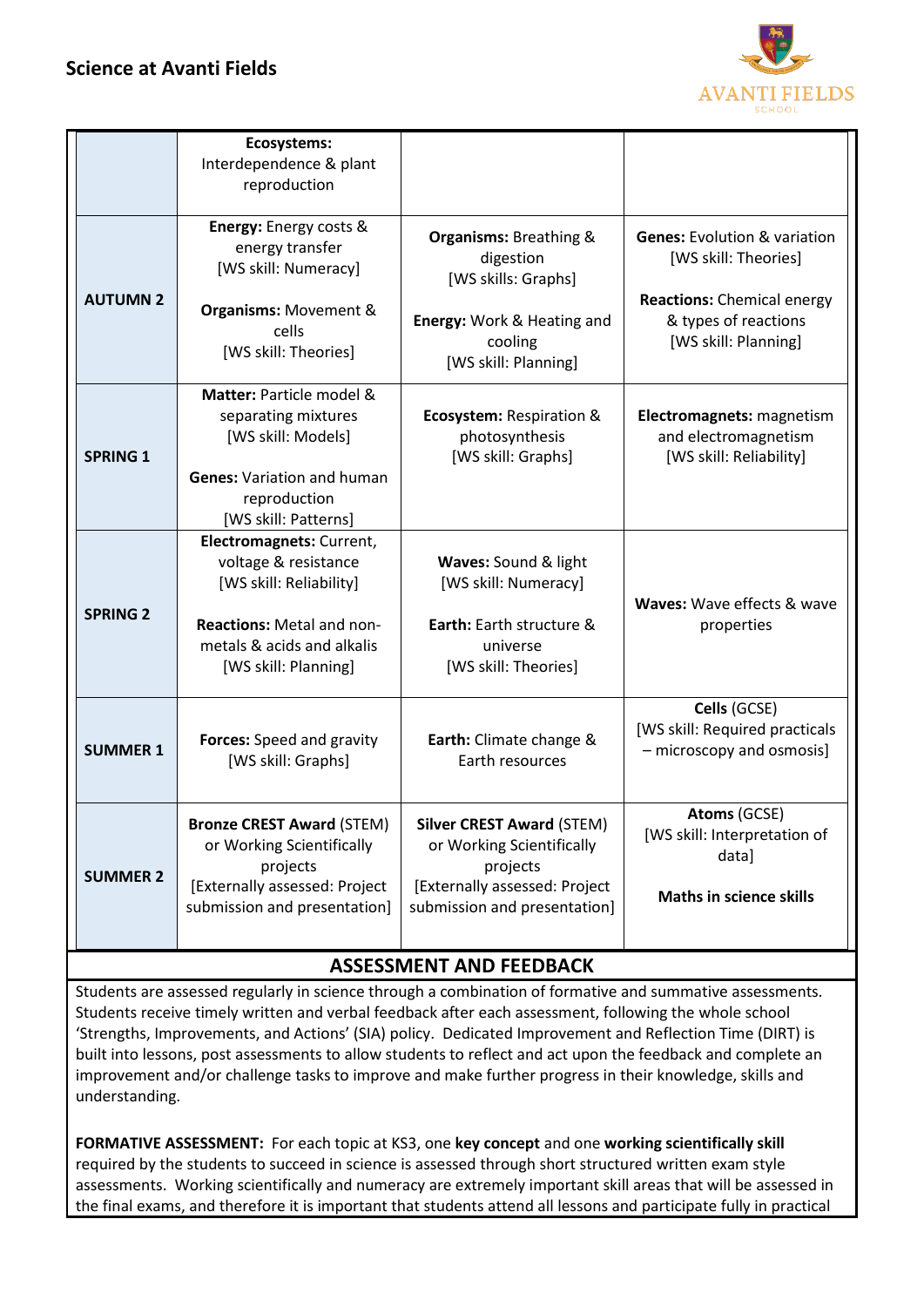## **Science at Avanti Fields**